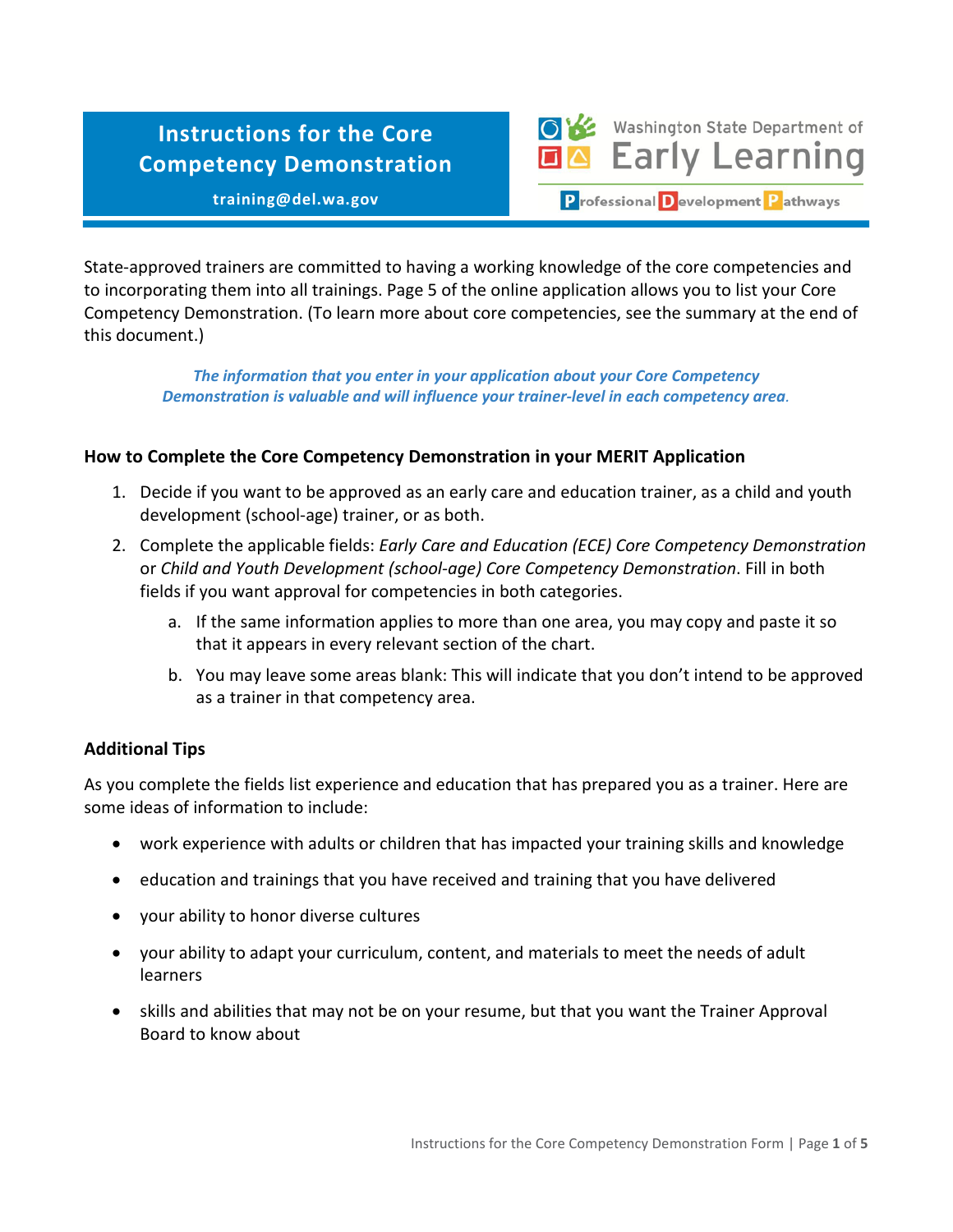# **EXAMPLES**

In this section, you'll find examples of Early Care and Education (ECE) Core Competency Demonstration. The blue text in the right-hand column shows how an applicant might fill in an area and what the content might look like as it relates to the core competency level of approval.

*Example 1***—**This example shows what several different people with different experience and education might write for one competency area (*Curriculum & Learning Environment*). The descriptions reflect the input of different people in order to show how skills may vary at each of the five levels. (To learn more about the five levels, see the notes at the end of this document.)

*Example 2***—**The second example shows how a single person might fill out the entire Early Care and Education (ECE) Core Competency Demonstration chart.

As you review the examples, keep in mind that each competency level builds on the previous one. For example, a trainer assessed at level 3 will have demonstrated proficiency at levels 1–2 as well.

| Early Care and Education (ECE) Core Competency Demonstration<br>(ECE is defined as birth through age eight.)<br><b>EXAMPLE 11</b> |                                                                                                                               |
|-----------------------------------------------------------------------------------------------------------------------------------|-------------------------------------------------------------------------------------------------------------------------------|
| <b>CORE COMPETENCY AREA</b>                                                                                                       | For each core competency, please describe in 150 words or less how<br>your background has prepared you to train in each area. |

| Curriculum & Learning<br>Environment | [Core Competency Level 1 Example]<br>Can demonstrate effective classroom arrangement and curriculum design to<br>encourage learning and decrease disruptions; based on 2 college classes on<br>curriculum and environments. Attended creative curriculum training and<br>implemented it in my classroom with the help of our center director. |
|--------------------------------------|-----------------------------------------------------------------------------------------------------------------------------------------------------------------------------------------------------------------------------------------------------------------------------------------------------------------------------------------------|
|                                      | Assisted new employees with arranging their classrooms. Child care lead<br>teacher for 6 years.                                                                                                                                                                                                                                               |

| Curriculum & Learning<br>Environment | [Core Competency Level 2 Example]<br>ECEAP teacher for 15 years. Plan curriculum for children promoting physical<br>activity. Teach "I am Moving, I am Learning" and "Let's Move Child Care" |
|--------------------------------------|----------------------------------------------------------------------------------------------------------------------------------------------------------------------------------------------|
|                                      | WA State Stackable ECE Short Certificate including classes on curriculum<br>development, environments, and physical activities. Teach a monthly class<br>for adults at my church.            |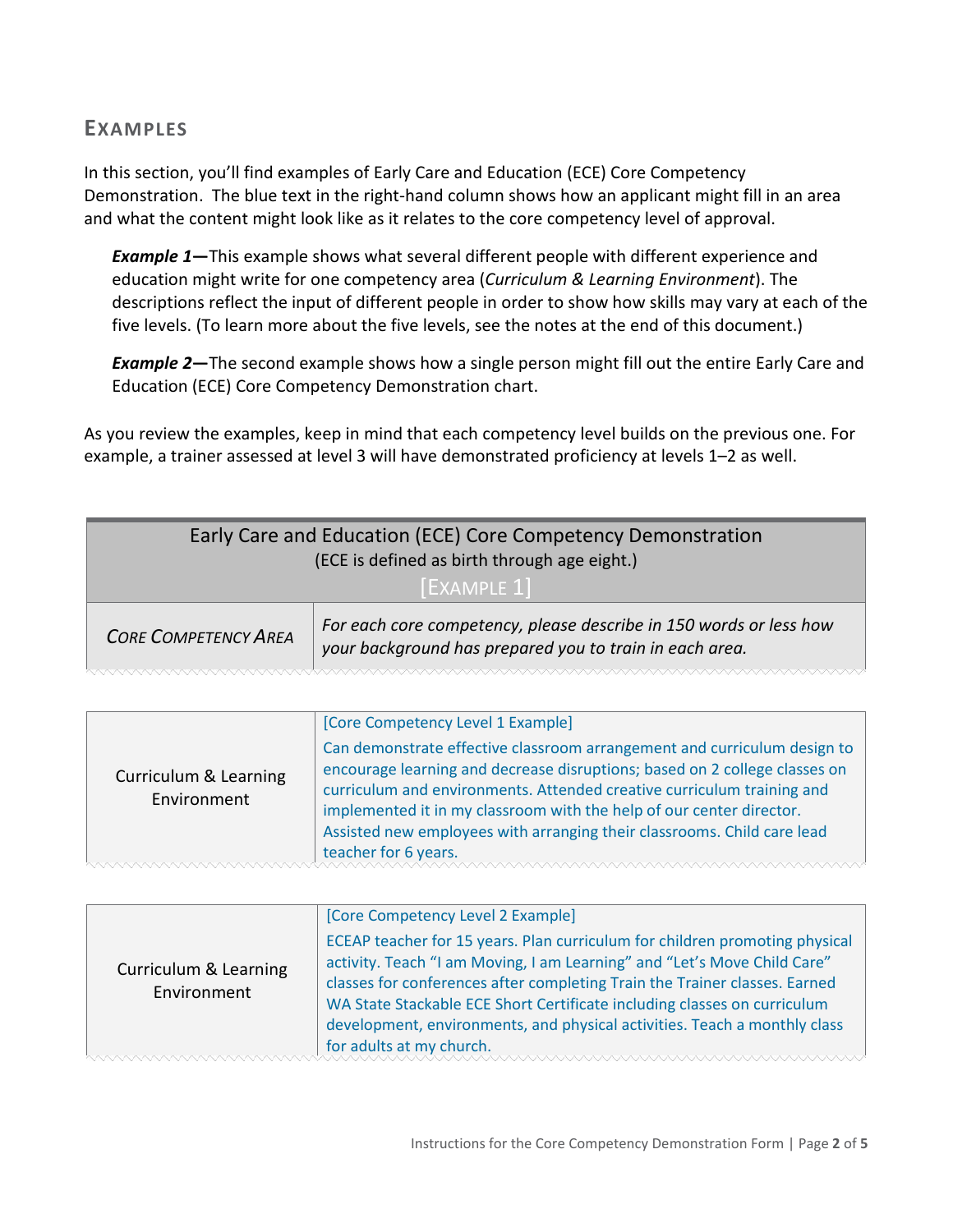| Early Care and Education (ECE) Core Competency Demonstration<br>(ECE is defined as birth through age eight.) |                                                                                                                               |
|--------------------------------------------------------------------------------------------------------------|-------------------------------------------------------------------------------------------------------------------------------|
| <b>[EXAMPLE 1 CONTINUED]</b>                                                                                 |                                                                                                                               |
| <b>CORE COMPETENCY AREA</b>                                                                                  | For each core competency, please describe in 150 words or less how<br>your background has prepared you to train in each area. |

|                                      | [Core Competency Level 3 Example]                                                                                                                                                                                                                                                                                                                                                                                                                                                                                                                                                                                    |
|--------------------------------------|----------------------------------------------------------------------------------------------------------------------------------------------------------------------------------------------------------------------------------------------------------------------------------------------------------------------------------------------------------------------------------------------------------------------------------------------------------------------------------------------------------------------------------------------------------------------------------------------------------------------|
| Curriculum & Learning<br>Environment | Lead teacher in a Head Start program implementing national learning with<br>standards from Head Start and NAEYC; supervise assistant teacher with<br>daily implementation of curriculum and adjustments to learning<br>environment to meet the needs of all children; build on child experiences to<br>encourage a cooperative classroom and support the diversity of our<br>families. Earned AA degree in ECE, working towards a BA. Taught a class at<br>WAEYC conference on individualizing curriculum and one on using<br>curriculum to support diverse families. Mentor staff on implementing CLASS<br>and ERS. |

| Utilize Early Learning Guidelines and child assessments to plan<br>individualized activities for children. Supervise a large child care center and<br>create/supervise curriculum development for staff. Lead staff meetings and<br>Curriculum & Learning<br>help teachers set goals in curriculum and learning environment. Earned a<br>Environment<br>BA in ECE with a minor in Spanish so I can communicate with monolingual<br>families. Worked as an Early Achievers coach and assisted child care<br>directors in setting goals for individualizing instruction based on the child's<br>culture, learning style and assessments. | [Core Competency Level 4 Example] |
|----------------------------------------------------------------------------------------------------------------------------------------------------------------------------------------------------------------------------------------------------------------------------------------------------------------------------------------------------------------------------------------------------------------------------------------------------------------------------------------------------------------------------------------------------------------------------------------------------------------------------------------|-----------------------------------|
|                                                                                                                                                                                                                                                                                                                                                                                                                                                                                                                                                                                                                                        |                                   |

| Curriculum & Learning<br>Environment | [Core Competency Level 5 Example]                                          |
|--------------------------------------|----------------------------------------------------------------------------|
|                                      | Reliable in the Environmental Rating Scale (ERS) for Infants and Toddlers; |
|                                      | taught three ECE courses for a local university on birth to three learning |
|                                      | environments; supervised and mentored early learning coaches working in a  |
|                                      | monolingual Spanish community; delivered training for local child care     |
|                                      | centers, family child care programs and school district preschool; led     |
|                                      | community research and needs assessments around improving learning         |
|                                      | environments, leading to monetary awards and coaching for                  |
|                                      | implementation. Earned a master's degree in adult education.               |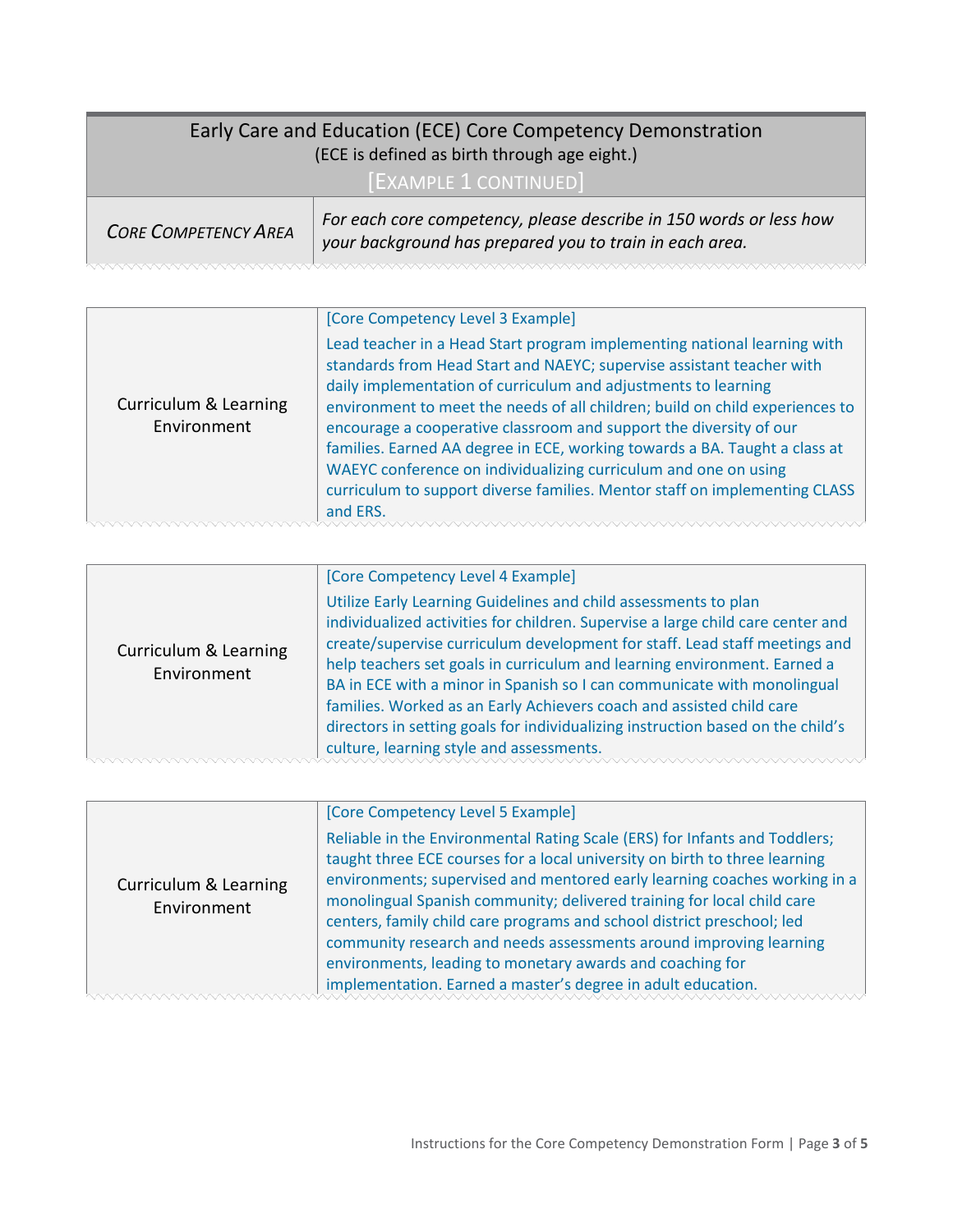| Early Care and Education (ECE) Core Competency Demonstration<br>(ECE is defined as birth through age eight.) |                                                                                                                                                                                                                                                                                                                                                                                                                                             |
|--------------------------------------------------------------------------------------------------------------|---------------------------------------------------------------------------------------------------------------------------------------------------------------------------------------------------------------------------------------------------------------------------------------------------------------------------------------------------------------------------------------------------------------------------------------------|
| <b>CORE COMPETENCY AREA</b>                                                                                  | $[$ EXAMPLE 2 $]$<br>For each core competency, please describe in 150 words or less how<br>your background has prepared you to train in each area.                                                                                                                                                                                                                                                                                          |
| Child Growth &<br>Development                                                                                | [Core Competency Level 2 Example]<br>Work with Head Start team to screen and identify risk factors, delays or dis-<br>abilities at beginning of school year. Created adaptations for multiple<br>children over the years to accommodate their learning needs. Co-taught a<br>class on working with children with special needs in early learning settings.<br>Completed a WA State ECE Initial Certificate plus additional college credits. |
| <b>Curriculum &amp; Learning</b><br>Environment                                                              | [Core Competency Level 2 Example]<br>Completed a 5-credit class on curriculum development and design;<br>individualized lessons for the children in my class. Use the environment as a<br>teacher and select appropriate materials for the children in our classroom.<br>Mentor new staff in lesson planning, individualizing, ERS and CLASS.<br>Completed a WA State ECE Initial Certificate plus additional college credits.              |
| <b>Ongoing Measurement of</b><br><b>Child Progress</b>                                                       | [Core Competency Level 2 Example]<br>Attended multiple trainings for Head Start staff, including TS Gold and Ages<br>and Stages. Co-taught several classes for Head Start staff using Early<br>Learning Guidelines with families and the Ages and Stages assessment.<br>Completed a WA State ECE Initial Certificate plus additional college credits<br>on child assessment.                                                                |
| Family & Community<br>Partnerships                                                                           | [Core Competency Level 2 Example)<br>Actively implement methods that build cultural awareness between families<br>in my Head Start classroom where I am an assistant teacher. I share these<br>ideas in staff meetings and events for our community. PTA president at my<br>son's school.                                                                                                                                                   |
| Health, Safety & Nutrition                                                                                   | [Core Competency Level 2 Example]<br>Attended Train the Trainer on physical activity. Taught these classes to staff.<br>Earned a WA State ECE Initial Certificate. Teach adult exercise class at YMCA.                                                                                                                                                                                                                                      |
| Interactions                                                                                                 | [Core Competency Level 2 Example]<br>I adapt the learning environment to minimize potential challenging be-<br>haviors. I encourage many teacher directed and free play outdoor activities<br>to help children exercise and move their bodies, which boosts positive<br>interactions. Created many original low cost outdoor games and activities.                                                                                          |
| Program Planning<br>& Development                                                                            | N/A                                                                                                                                                                                                                                                                                                                                                                                                                                         |
| <b>Professional Development</b><br>& Leadership                                                              | [Core Competency Level 2 Example]<br>Community leader at my son's school and local YMCA. Demonstrate<br>leadership in the community by organizing fitness events and community<br>engagement. Volunteer as a soccer coach, leading parents in activities for<br>their children, developing myself as a leader of adults.                                                                                                                    |